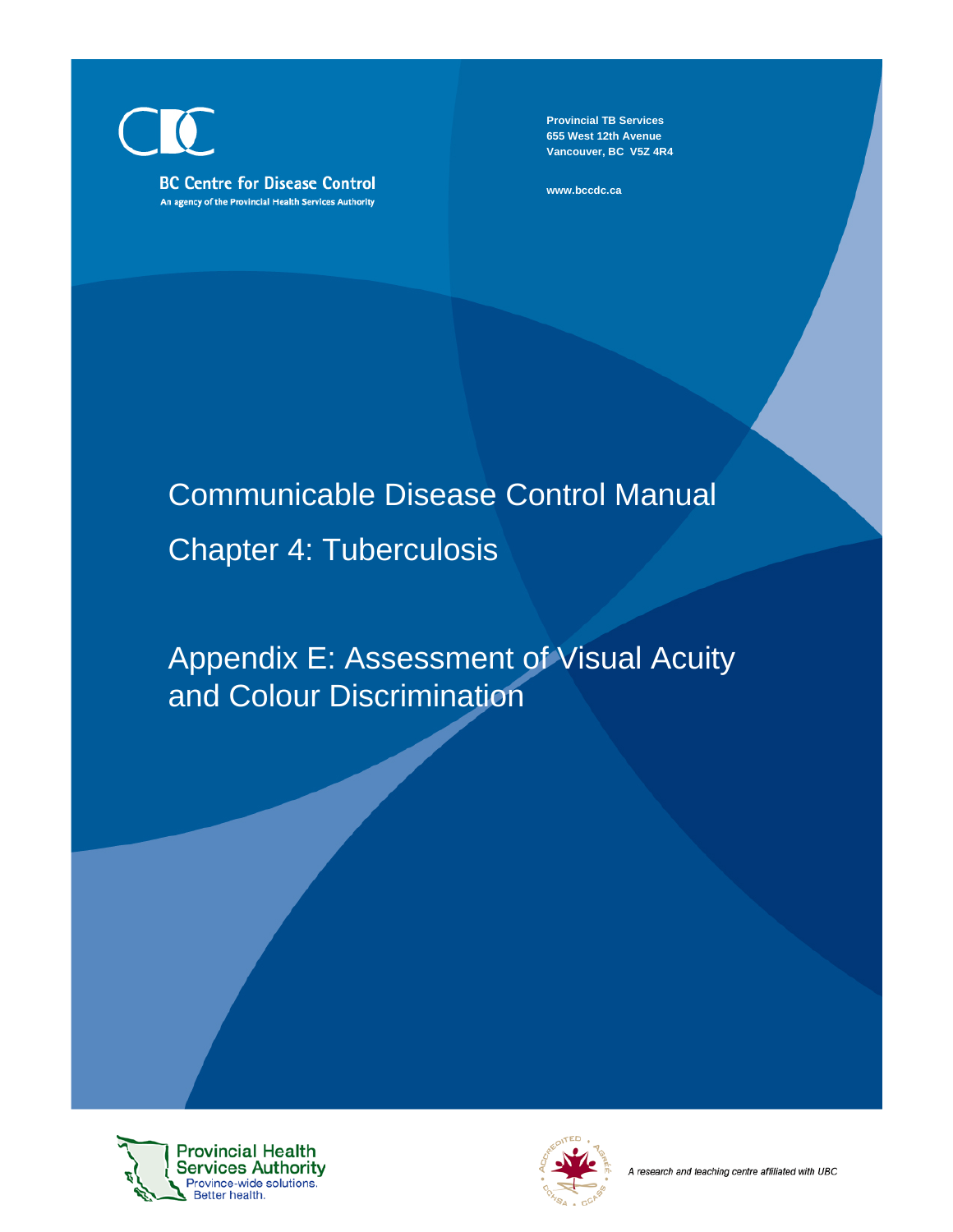

Communicable Disease Control Manual Chapter 4: Tuberculosis Appendix E: Assessment of Visual Acuity and Colour Discrimination July, 2018 Page 1

## **TABLE OF CONTENTS**

| APPENDIX E: ASSESSMENT OF VISUAL ACUITY AND COLOUR DISCRIMINATION |  |  |  |
|-------------------------------------------------------------------|--|--|--|
|                                                                   |  |  |  |
|                                                                   |  |  |  |
|                                                                   |  |  |  |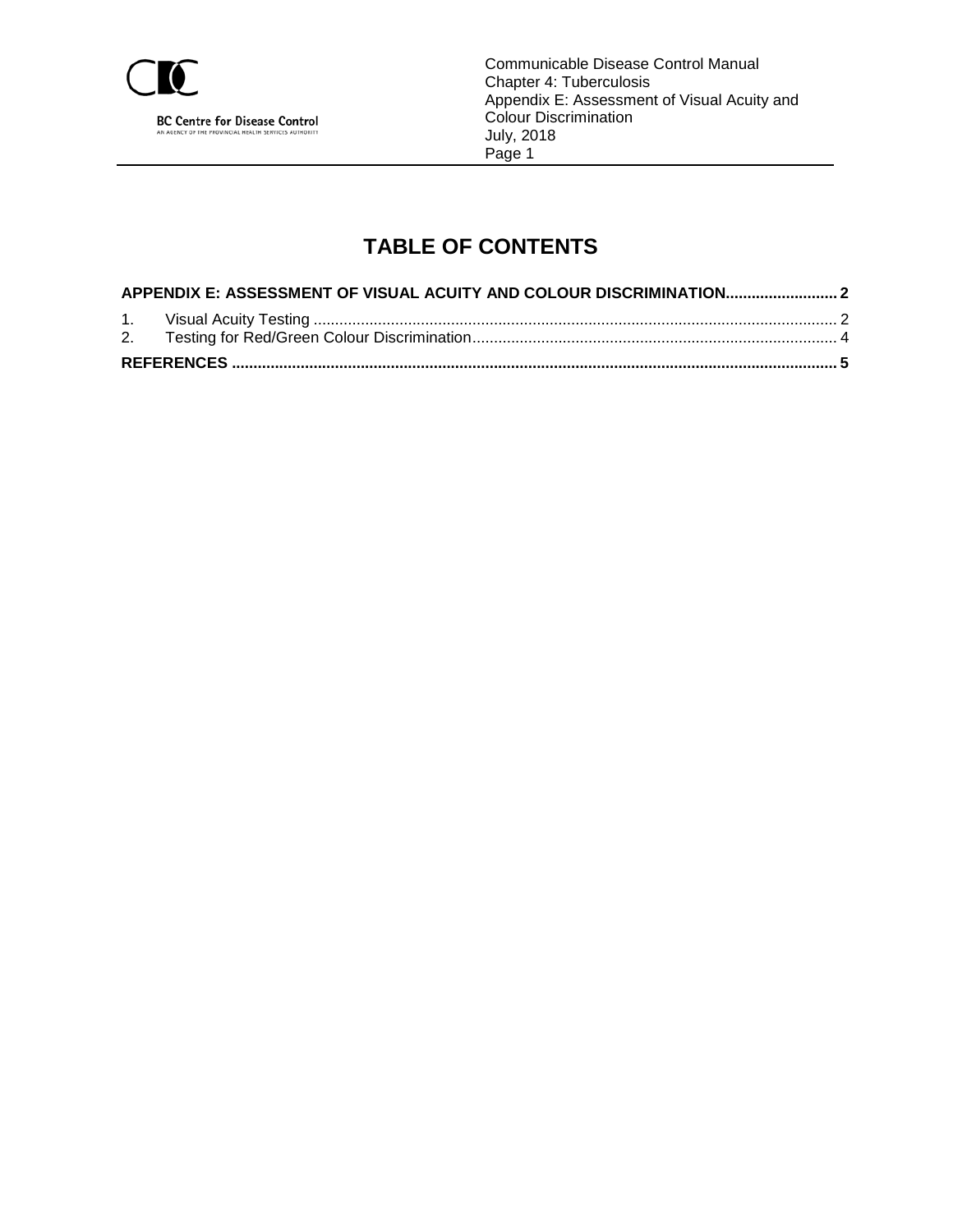

### <span id="page-2-0"></span>**APPENDIX E: ASSESSMENT OF VISUAL ACUITY AND COLOUR DISCRIMINATION**

#### **BACKGROUND:**

Failure to detect early signs of optic nerve toxicity and to discontinue ethambutol can result in permanent damage to the optic nerve, and blindness.

Symptoms associated with ocular toxicity can affect one or both eyes, and include:

- Sudden loss of vision (partial or complete)
- Blurred or foggy vision
- Changes to colour vision and/or visual acuity
- Pain with eye movement
- "Blind spots" in the field of vision (scotomata)

Document visual acuity and colour vision at baseline and monitor monthly in clients taking ethambutol.

When symptoms of ocular toxicity are noted:

- **Stop** ethambutol
- Notify TB Services and/or the client's primary care provider
- Facilitate referral of the client to an ophthalmologist

#### <span id="page-2-1"></span>**1. Visual Acuity Testing**

#### **Understanding Visual Acuity Test Results** (**Example: 20/40):**

The top number refers to the distance the client stands from the chart. The bottom number indicates the distance at which a person with normal eyesight could read the same line the client read correctly. A result of 20/40 indicates that the line the client read at 20 feet away can be read by a person with normal vision from 40 feet away.



|                                                                                                                         | 20/200<br>1.                          | a in<br>95<br>A.<br>造<br>72.1                                                                  |
|-------------------------------------------------------------------------------------------------------------------------|---------------------------------------|------------------------------------------------------------------------------------------------|
| F P                                                                                                                     | $\overline{2}$<br>20/100              | $\overline{2}$<br>芒<br>-<br>$\approx$ 2                                                        |
| тоz<br>LPED                                                                                                             | 3<br>20/70<br>20/50<br>4              | $\overline{M}$ $\overline{M}$ $\overline{M}$<br>$= 3$<br>ш<br>$\Pi \approx 3$                  |
| PECFD<br><b>EDFCZP</b>                                                                                                  | 5<br>20/40<br>6<br>20/30              | ÷<br>蒜<br>4<br>。E ∃ M 3*4<br>5                                                                 |
| <b>FELOPZD</b><br>DEFPOTEC                                                                                              | $\overline{7}$<br>20/25<br>8<br>20/20 | 6<br>$\frac{1}{12}$<br>ш<br>ш<br>$\oplus$ 5<br>3<br>m<br>튱<br>3<br>7<br><b>E 3</b><br>a        |
| L E P O B P O T<br>$\mathbf{r} \mathbf{r} \mathbf{r} \mathbf{r} \mathbf{r} \mathbf{r} \mathbf{r} \mathbf{r} \mathbf{r}$ | 9<br>10                               | $\oplus$ 6<br>륲<br>m<br>–<br>8<br>$\frac{1}{2}$<br>9<br>哥<br>$m =$<br>$\frac{115}{1800}$<br>10 |
|                                                                                                                         | 11                                    | 操。<br>11                                                                                       |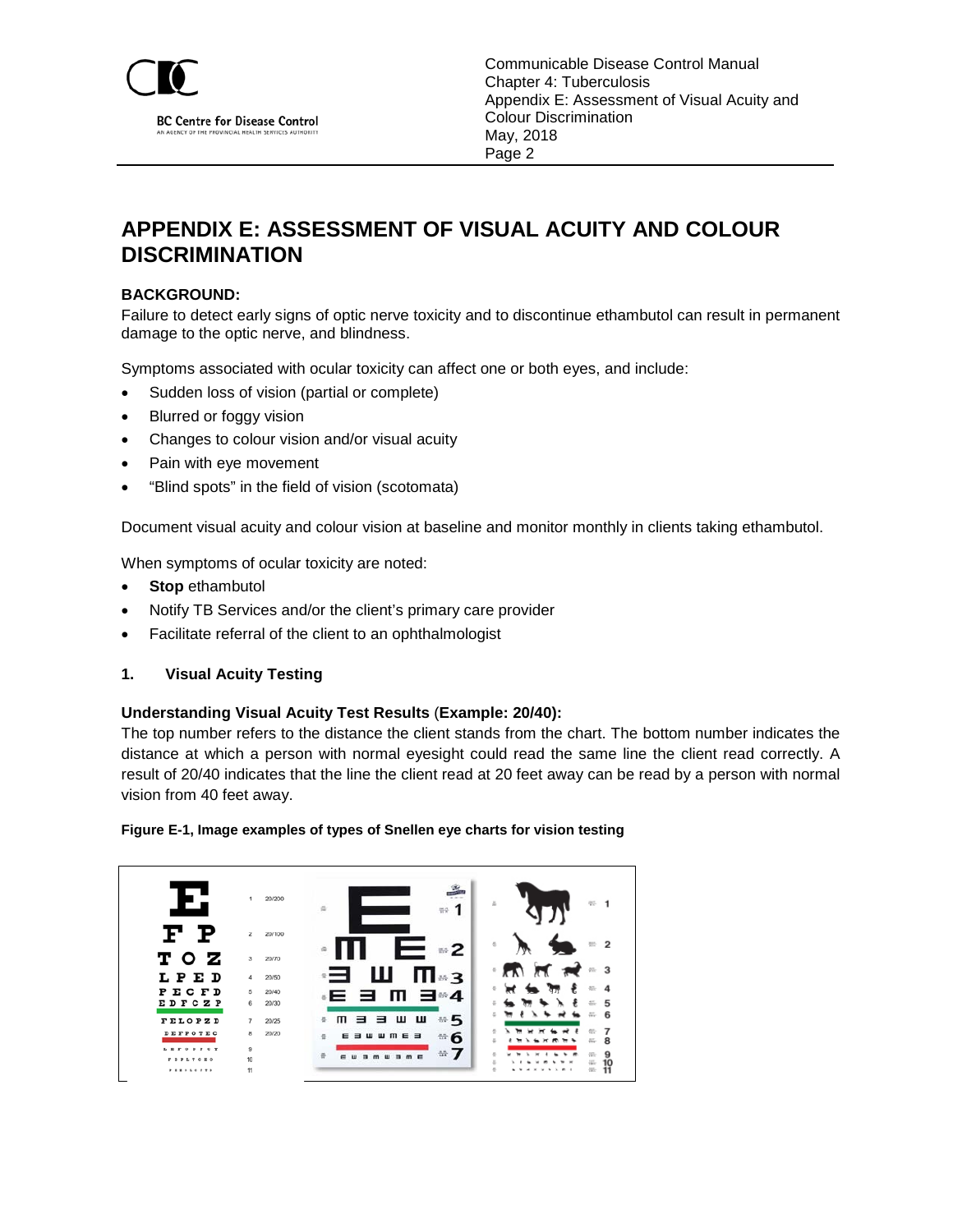

#### **Procedure:**

#### *Adults*

Choose the appropriate type of Snellen chart available at your facility. If there is a language barrier, use a Snellen chart that features "E's", and ask the client to use finger/hand gestures to identify the position of the characters.

- Have the client sit or stand the recommended distance from a Snellen eye chart (distance varies depending on what type of chart is used).
- If the client wears eye glasses or contact lenses, these should be worn during the examination.
- Instruct the client to keep both eyes open, and cover one eye with the palm of his/her hand.
- Test each eye individually.
- Move from the top line (largest print) downward, to the line on which the client can identify **less than** 4 of the 6 letters.
- Document the result for each eye using the numbers on the far right of the Snellen eye chart (e.g., 20/25) in the client record according to agency protocol.

#### *Children 3 to 5 Years of Age*

Choose the appropriate type of Snellen chart available at your facility. If the child cannot read letters, or there is a language barrier, use a chart with numbers or pictures.

- Have the child stand the recommended distance from a Snellen eye chart (standing distance varies depending on what type of chart is used).
- If the child wears glasses, these should be worn during the examination.
- Have an adult cover the child's eye, and instruct the child to keep both eyes open.
- Test each eye individually.
- Point to the smallest print if the child cannot identify at least 4 of the 6 letters correctly, move up the chart to the next larger line until the child gets to a line s/he can pass.
- Document result for each eye using the numbers on the far right of the Snellen eye chart (e.g., 20/25) in the client record according to agency protocol.

#### *Children Under 3*

- Do the test when the child is awake and alert.
- Evaluate the child's ability to fix and follow objects.
- Determine whether each eye can fixate on an object, maintain fixation, and then follow the object in various gaze positions.
- Test should be performed for each eye individually, then both eyes together.
- Document results in the client record according to agency protocol.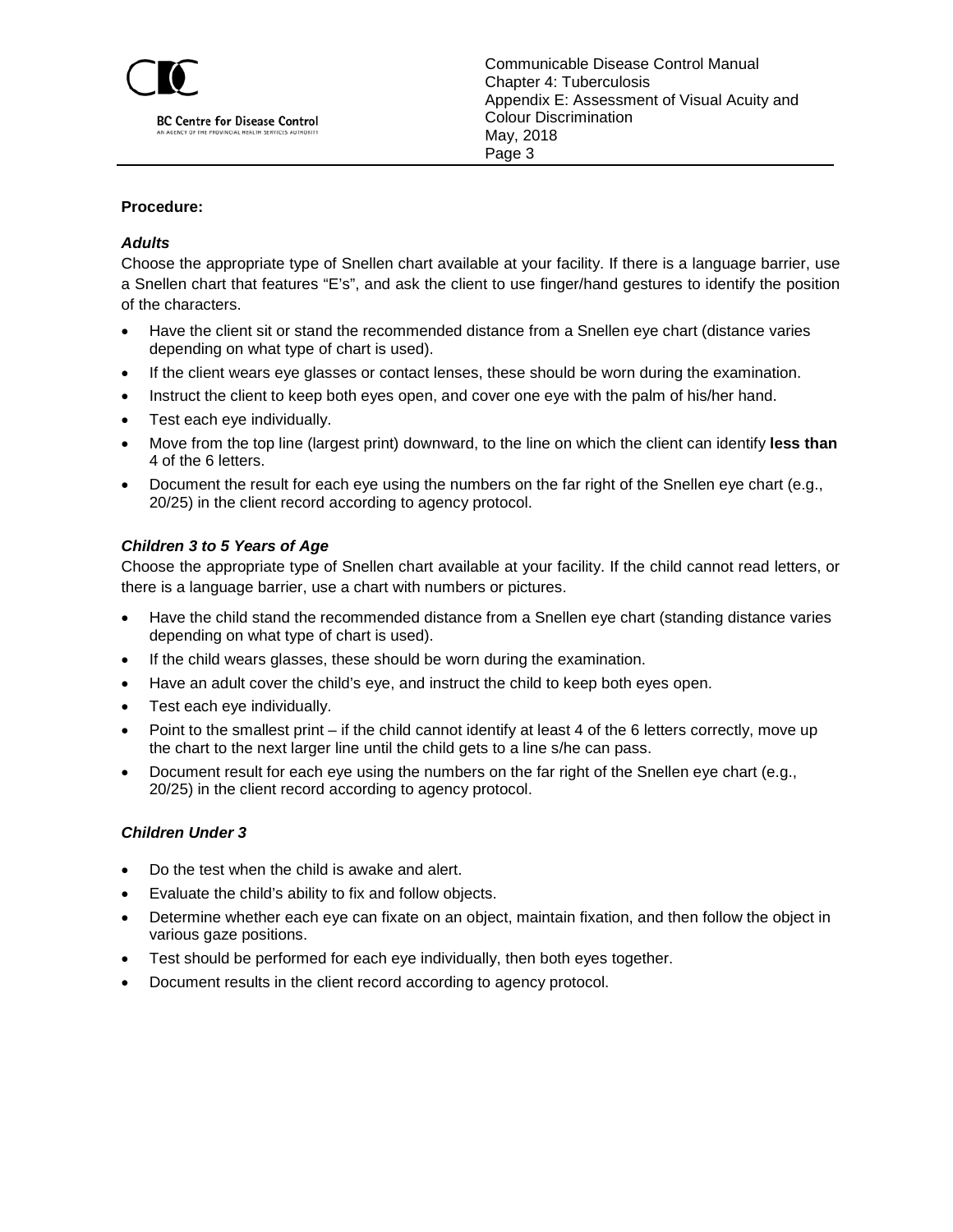

#### <span id="page-4-0"></span>**2. Testing for Red/Green Colour Discrimination** ([1](#page-5-1))

**Figure E-2, Image of Ishihara plates for colour vision testing**



#### **Procedure:**

- Use Ishihara plates, if available. If Ishahara plates are not available, the red and green lines on a Snellen eye chart can be used.
- Ask the client to identify the colours.
- Document results in the client record per agency protocol.